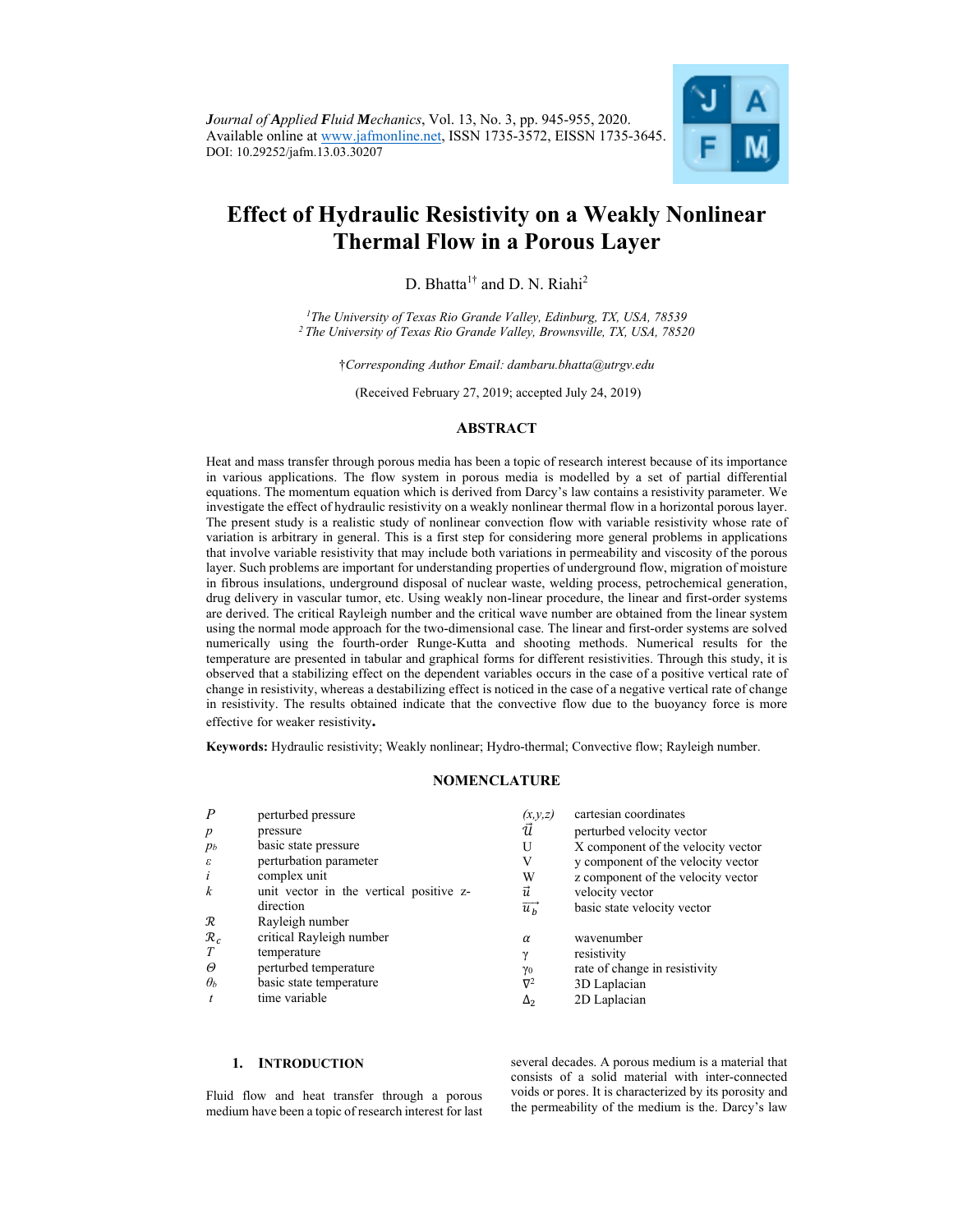for porous media is taken into account in the momentum equation, which is similar to the Navier-Stokes equation. In natural porous media the distribution of pores with respect to shape and size is not regular. But in typical experiments the quantities of interest are measured over areas that cross many pores and changes of such space averaged quantities may be considered in a regular way and hence are acceptable to theoretical

treatment. Heat transfer through a porous medium is a very common phenomenon. The normal tendency of a fluid to expand due to heating causes a density inversion to occur, if the heating is strong enough, a circulatory motion follows, termed convection. Convection in fluid media is well-studied phenomenon and occurs in many natural settings and in many industrial applications. Mathematical treatment and research on convection in porous media have been presented by many authors through many research articles (Nield and Bejan 2017, Vafai 2005).

Many studies have been presented by various authors to investigate convection in porous media with varying porosity or permeability. Rubin (1981) investigated the onset of thermohaline convection in a porous medium with varying hydraulic resistivity. Vafai (1984) investigated wall effects due to variable porosity. Variable porosity and thermal dispersion effects due to natural convection in an inclined porous cavity were studied by Hsiao (1998). Modal package convection for a porous medium with boundary imperfections was analyzed by Riahi (1996). The effect of variable permeability in porous media was analyzed analytically and numerically by Rees and Pop (2000). Hassanien and Omer (2005) studied the effect of variable permeability in a porous medium. Oliveski and Macrczak (2008) analyzed the effect of variable porosity and Darcy number in a porous cavity. A medium with variable permeability was analyzed by Aldoss (2009). Linear and nonlinear stability for a rotating porous fluid layer was analyzed by Falsaperla *et al*. (2010). Investigations of Darcy's law for the flow with Pressure-dependent viscosity in a porous medium were carried out several researched including Nakshatrala and Rajagopal (2011), Fusi, Farina and Rosso (2015). The onset of Bernard-Marangoni convection in composite layers with anisotropic porous material was studied by Gangadharaiah (2016).

Riahi (1989) carried out nonlinear stability analysis in a porous layer with permeable boundaries. The case of a continuous finite bandwidth of convection modes in a horizontal layer was analyzed by Riahi (1996). Convective flows, in a horizontal dendritic porous layer (also known as mushy layer) during alloy solidification, are known to produce undesirable effects in the final form of the alloy. Study on oscillatory modes of nonlinear compositional convection in mushy layers was carried out by Riahi (2009). Muddamallappa *et al*. (2009) used a modified mushy layer model based on the standard near eutectic approximation. They used linear stability analysis and calculated critical Rayleigh number for the cases of both constant and variable permeability. However, the issues of nonlinear effects and transition effects on the chimney formation did not feature in their investigation. Bhatta *et al*. (2010) studied weakly nonlinear convective flow in an active (variable permeability) mushy layer with permeable mushliquid interface. Bhatta *et al*. (2012) studied weakly nonlinear convective flows in mushy layers with and without the magnetic effect and permeable mushliquid interface.

A model for an aquifer which can be treated as porous media was presented by Fowler (1997). Rubin (1982) used Galerkin method to analyze the effects of hydraulic resistivity and thermal diffusivity on stability in a nonhomogeneous aquifer. Bhatta and Riahi (2017) investigated weakly nonlinear hydro-thermal two-dimensional convective flow in a horizontal aquifer by treating it as porous medium. Their investigation was limited to small linear vertical variations in the permeability and thermal conductivity. Wang *et al* (2017) presented proper orthogonal decomposition (POD) reduced-order model to solve heat transfer problem for heat exchanger. Recently, Dejam (2018, 2019a, 2019b, 2019c), and Kou and Dejam (2019) presented a series of research work in porous media.

There have been some research studies on the effect of hydraulic resistivity (Rubin 1981; Bhatta and Riahi 2017) as well as related ones on variable permeability with or without magnetic field (Bhatta *et al*. 2010, 2012). Bhatta *et al*. (2010, 2012) studied nonlinear convective flow in a mushy layer, which is a porous layer formed between the solid and liquid layers during the solidification process of binary alloy. The mushy layer that they considered has variable permeability and hence variable resistivity, and they determine the flow evolution for both cases in the absence or presence of a vertically oriented magnetic field. Bhatta and Riahi (2017) studied convective flow in an aquifer layer with variable resistivity, by under the condition that the rate of change of the resisvity was sufficiently small. Tait *et al*. (1992) carried out experimental investigation of convective flow in a mushy layer and determined the preferred planform of three-dimensional of three-dimensional compositional convection in a mushy layer with variable permeability.

Under severe restriction of small variation, previous theretical studies determined convective flow velocity and temperature for different parameter values. In this paper, we use weakly nonlinear procedure to investigate the effect of the vertical rateof change of resistivity on the solutions for a hydro-thermal convective flow in a horizontal porous medium. The present study is to understand the effects of resistivity variations on the non-linear convective flow, which is a first step for more general problems involving resistivity variations. Such problems are important for understanding properties of underground flow, migration of moisture in fibrous insulations, underground disposal of nuclear waste, welding process, petrochemical generation, drug delivery in vascular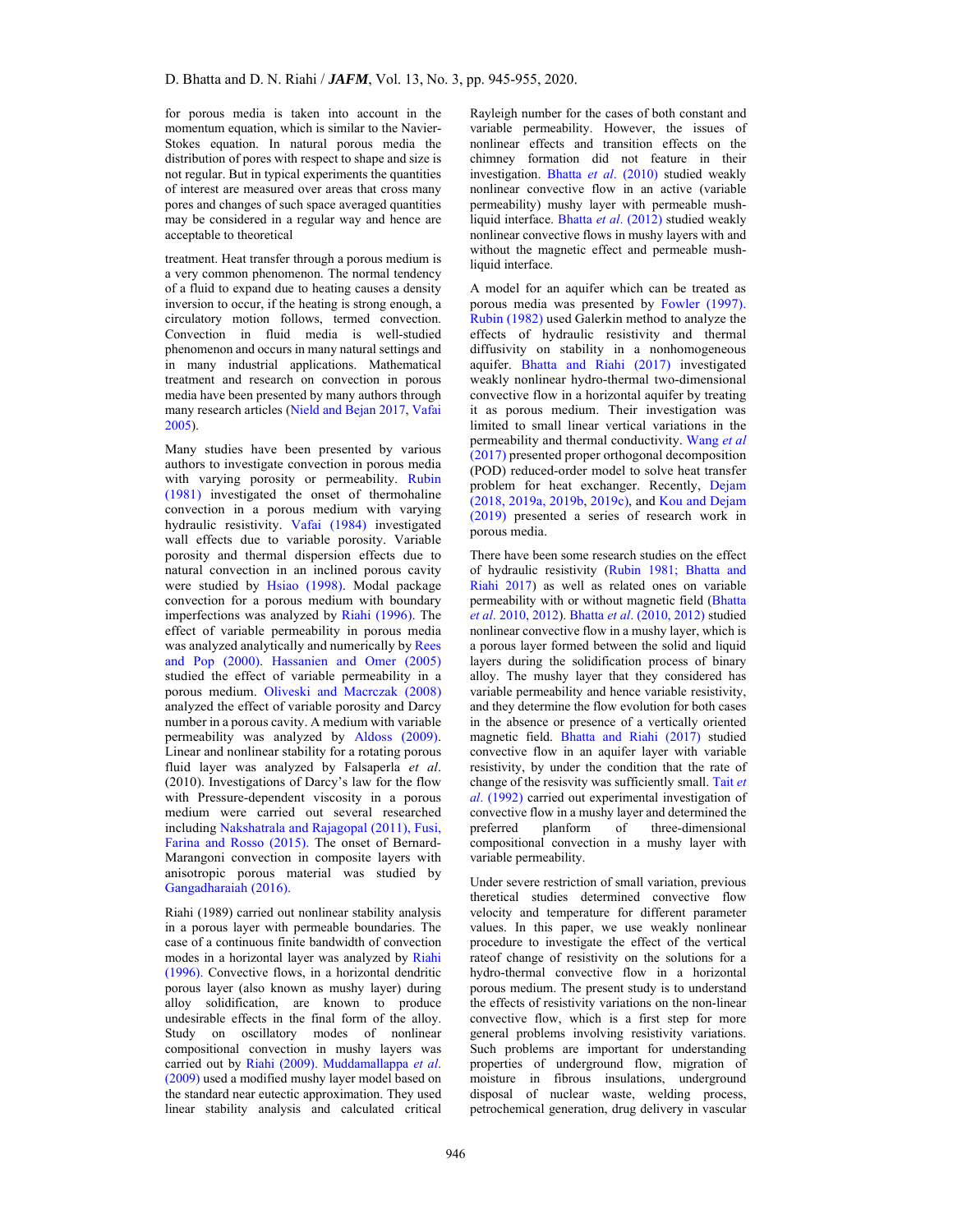tumor etc. We determine important results, in particular, we found that the convective flow is effective if the resistivity is weak and vice versa a strong resistivity leads to weak flow.

We present the mathematical formulation in section 2 where all the important mathematical equations are derived. Section 3 elaborates the solution procedure with the usage of weakly nonlinear method. Normal mode approach for the two dimensional case is derived in section 4. Numerical results and discussion are presented in section 5. Section 6 summarizes the procedure and conclusions of this study. Some derivations of the main equations presented in section 3 are added in the Appendix.

## **2. MATHEMATICAL FORMULATION**

Here, we consider a horizontal porous medium bounded above and below by impermeable boundaries and heated from below. The horizontal *xy*-plane is taken as the bottom boundary of the medium, and *z*-axis is vertical and positive upward. The geometry of the physical system is shown in Fig.1.





The governing equation for nondimensional system can be expressed as (Rubin 1982)

$$
\nabla \cdot \vec{u} = 0 \tag{1}
$$

$$
\gamma \vec{u} - \mathcal{R}T\hat{k} + \nabla p = 0 \tag{2}
$$

$$
\frac{\partial T}{\partial t} + \vec{u}.\,\nabla T = \nabla^2 T\tag{3}
$$

Here  $\vec{u}$ ,  $\gamma$ ,  $T$ ,  $p$ ,  $\Re$ ,  $t$  and  $\hat{k}$ , respectively, represent the velocity, resistivity, temperature, pressure, Rayleigh number, time and unit vector in the upward vertical direction. This system consists of the continuity equation, the Darcy equation and the heat equation. For steady state solution, all dependent variables  $(\vec{u}, T, p)$  are functions of *x,y,z.* Here, we assume a linear vertical variation in resistivity *γ* as

$$
\gamma = 1 + \gamma_0 z,\tag{4}
$$

where  $\gamma_0$  is a constant which is the vertical rate of change of the resistivity. The boundary conditions are

$$
T = 1, w = 0 \qquad at z = 0 \tag{5}
$$

$$
T = 0, w = 0 \qquad at z = 1 \tag{6}
$$

where *w* is the vertical *z*-component of  $\vec{u}$ . A schematic diagram of the convection caused by the heat difference between the bottom and top layers is shown in Fig.2.



**Fig. 2. Convection due to a heated bottom.** 

#### **3. SOLUTION PROCEDURE**

We perturb the system given by  $(1-3)$  as follows

$$
[T, \vec{u}, p] = [\theta_b(z), \overline{u_b}, p_b(z)] +
$$
  

$$
\varepsilon [\theta(x, y, z), \overrightarrow{u}(x, y, z), P(x, y, z)].
$$
 (7)

Here,  $\theta_b$ ,  $\overrightarrow{u_b}$ ,  $p_b$  are the basic steady state solutions of system with no flow and  $\Theta$ ,  $\vec{u}$ , *P* are perturbed solutions. The perturbation parameter is given by  $\varepsilon$  =  $(\mathcal{R} - \mathcal{R}_c)/\mathcal{R}_1 > 0$  i.e.,  $\mathcal{R} = \mathcal{R}_c + \varepsilon \mathcal{R}_1$ , where  $\mathcal{R}_c$  is the critical Rayleigh number and  $\mathcal{R}_1$  is the nonlinear contribution to  $R$  beyond the critical number.

#### **3.1 Basic State System and its Solutions**

Using (7) in (1) through (3) and by comparing the coefficients of ε0 as the basic state system with no flow, we have

$$
\frac{d^2\theta_b}{dz^2} = 0, \quad \frac{dp_b}{dz} - \mathcal{R}_c \theta_b = 0, \quad \overrightarrow{u_b} = \overrightarrow{0}
$$
 (8)

with boundary conditions  $\theta_b = 1$  at  $z = 0$  and  $\theta_b = 0$  $p_b$  at  $z = 1$ . Now, by solving the basic state system (8), we can express the solutions as

$$
\theta_b = 1 - z, \qquad p_b = -\frac{\mathcal{R}_c}{2} (1 - z)^2, \quad \overrightarrow{u_b} = \overrightarrow{0}.
$$

#### **3.2 Perturbed System**

Using  $(7)$  in the system given by  $(1-3)$ , we obtain a system in terms of the perturbed variables as follows**:** 

$$
\nabla \cdot \vec{u} = 0 \tag{9}
$$

$$
\gamma \vec{\mathcal{U}} - \mathcal{R}_c \theta_b \hat{k} + \nabla P = \varepsilon \mathcal{R}_1 \Theta \hat{k} \tag{10}
$$

$$
\nabla^2 \Theta - \vec{u} \cdot \nabla \theta_b = \varepsilon \vec{u} \cdot \nabla \Theta \tag{11}
$$

and the boundary conditions become *Θ=W* = 0 at ऊ  $= 0, 1$ . Here, *W* is the vertical *z*-component of  $\dot{\mathcal{U}}$ .

Now, expressing *Θ(x,y,z)* and *W (x,y,z)* as

$$
\Theta = \Theta_0 + \varepsilon \Theta_1 + \varepsilon^2 \Theta_2 + \cdots \tag{12}
$$

$$
W = W_0 + \varepsilon W_1 + \varepsilon^2 W_2 + \dotsb \tag{13}
$$

and the work shown in the Appendix, we obtain different order systems, namely, the linear and the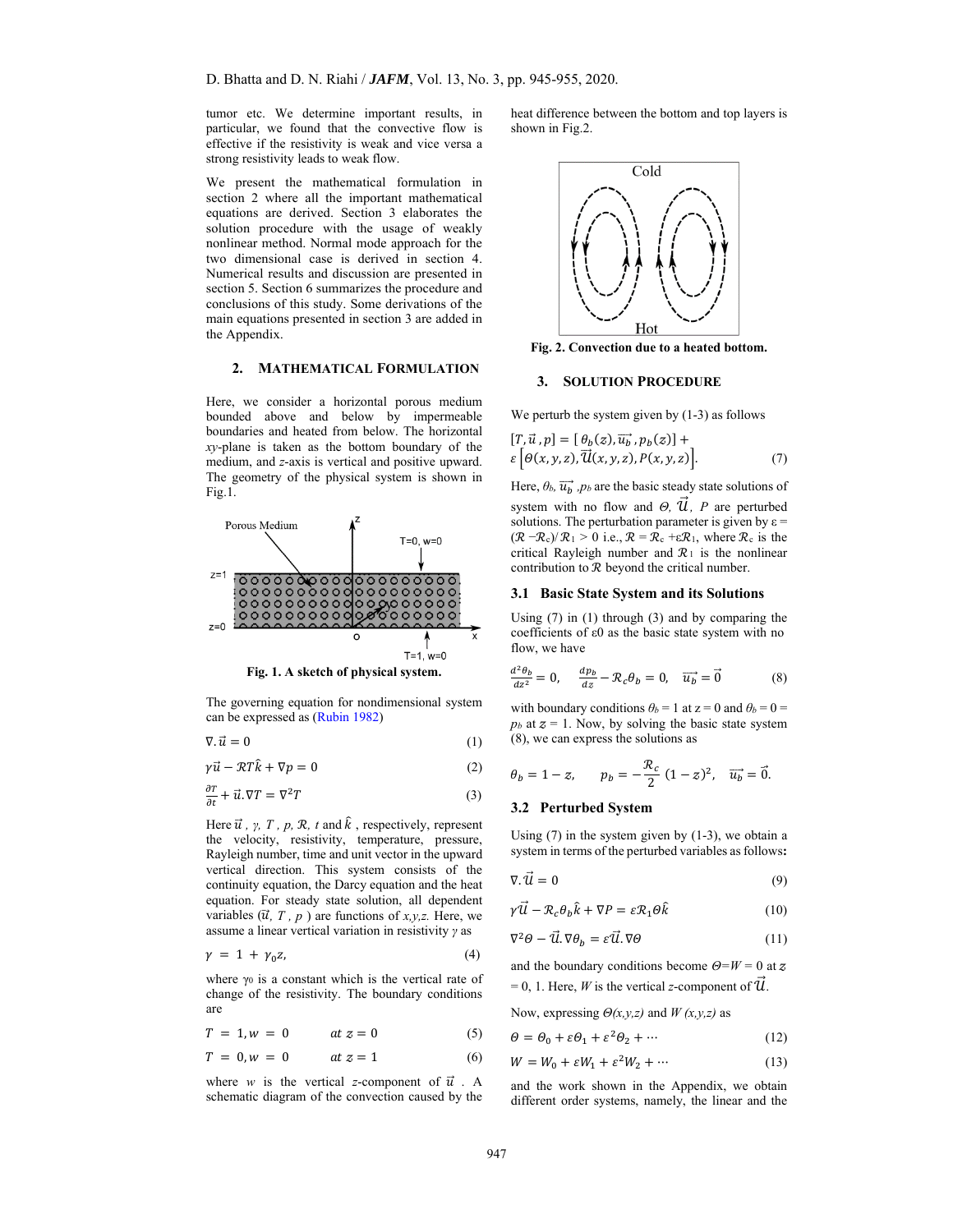first-order. Subindex is used to denote various orders.

#### **3.2.1 Linear System**

Putting  $\Theta$ , W given by (12), (13) in the Eqs. (25) and (26) given in the Appendix, the linear system can be expressed by the following equations:

$$
\gamma \nabla^2 W_0 + \frac{d\gamma}{dz} (DW_0) - \mathcal{R}_c(\Delta_2 \theta_0) = 0 \tag{14}
$$

$$
\nabla^2 \theta_0 - W_0 \frac{d\theta_b}{dz} = 0,\tag{15}
$$

with the boundary conditions  $\Theta_0 = W_0 = 0$  at  $z = 0$ , 1.

## **3.2.2 First-Order System**

Putting  $\Theta$ , W given by (12), (13) in the Eqs. (25) and (26), the first-order system can be expressed as:

$$
\gamma \nabla^2 W_1 + \frac{d\gamma}{dz}(DW_1) - \mathcal{R}_c(\Delta_2 \theta_1) = \mathcal{R}_1(\Delta_2 \theta_0)
$$
 (16)

$$
\nabla^2 \theta_1 - W_1 \frac{d\theta_b}{dz} = \overrightarrow{U_0} \cdot \nabla \theta_0 \tag{17}
$$

and the boundary conditions are  $\Theta$ <sup>1</sup> = 0 at  $z$  = 0,1.

## **4. 2-D SOLUTIONS: NORMAL MODE APPROACH**

Now, we consider the two dimensional case. Using the normal mode approach, we take the following forms for the linear solutions

$$
\Theta_0(x,z), W_0(x,z) = [\Theta_0(z), W_0(z)]e^{i\alpha x}, \qquad (18)
$$

where  $\alpha$  denotes the wave number. As derived in the Appendix, the normal mode linear solutions satisfy

$$
(1 + \gamma_0 z) \left(\frac{d^2}{dz^2} - \alpha^2\right) \widehat{W}_0 + \gamma_0 \frac{d\widehat{W}_0}{dz} + \alpha^2 \mathcal{R}_c \widehat{\theta}_0 = 0
$$
\n(19)

$$
\left(\frac{d^2}{dz^2} - \alpha^2\right)\hat{\theta}_0 - \hat{W}_0 \frac{d\theta_b}{dz} = 0\tag{20}
$$

with boundary conditions  $\hat{\theta}_0 = \hat{W}_0 = 0$  at  $z = 0, 1$ .

For the normal mode first-order solutions, we have two parts: one is called one-alpha mode due to the presence of *eiα<sup>x</sup>* and the other called two-alpha mode due to the presence of  $e^{2i\alpha x}$ . These satisfy (as derived in the Appendix)

$$
(1+\gamma_0 z)\left(\frac{d^2}{dz^2}-\alpha^2\right)\widehat{W}_{11}+\gamma_0\frac{d\widehat{W}_{11}}{dz}+\alpha^2\mathcal{R}_c\widehat{\theta}_{11}=-\alpha^2\mathcal{R}_c\widehat{\theta}_0\hspace{10mm}(21)
$$

$$
\left(\frac{d^2}{dz^2} - \alpha^2\right)\hat{\theta}_{11} + \hat{W}_{11} = 0 \tag{22}
$$

with  $\hat{\theta}_{11} = \hat{W}_{11} = 0 = 0$  at  $z = 0$ , 1 and

$$
(1 + \gamma_0 z) \left(\frac{d^2}{dz^2} - 4\alpha^2\right) \hat{W}_{12} + \gamma_0 \frac{d\hat{W}_{12}}{dz} + 4\alpha^2 \mathcal{R}_c \hat{\theta}_{12} = 0
$$
\n(23)

$$
\left(\frac{d^2}{dz^2} - \alpha^2\right)\hat{\theta}_{12} + \hat{W}_{12} = \hat{W}_0 \frac{d\hat{\theta}_0}{dz} \tag{24}
$$

with  $\hat{\Theta}_{12} = \hat{W}_{12} = 0 = 0$  at  $z = 0, 1$ .

## **5. NUMERICAL RESULTS AND DISCUSSION**

In obtaining the numerical solutions, the fourthorder Runge-Kutta method (RK4) is used in combination with the shooting method (Kincaid and Cheney, 2002). Runge-Kutta methods are numerical procedures used to solve a first-order ordinary differential equation (ODE) with a given initial value, i.e., to solve an IVP (initial value problem). These methods are also used to solve a system of first-order ordinary differential equations with given initial conditions. Higherorder ODE can be solved by expressing the ODE as a system of first-order ODEs. Advantages of Runge-Kutta methods over Taylor's series methods are that they do not require computation and evaluation of the derivatives which can be very complicated and time consuming. In this work, we use the fourth-order Runge-Kutta method (RK4). It is widely used due to its simplicity in implementation and higher-order accuracy up to the fourth-order. Higher-order Runge-Kutta methods are less attractive than the classical fourth-order due to a higher number of function evaluations. The shooting method is a numerical method used to solve a boundary value problem (BVP) by converting it to an IVP. This method allows one to shoot out trajectories for possible solutions in different directions until a trajectory that has the given boundary values is found. For solving the ODE systems appearing in this work, the codes are written in the Java programming language and for graphing the results, MATLAB is used.

To obtain the critical Rayleigh number and wave numbers, we solve the linear system (19)-(20). We use the fourth order Runge-Kutta method together with the shooing method for a particular value of  $\gamma_0$ by varying the wave number and Rayleigh number and then obtain the minimum Rayleigh number (which is called the critical Rayleigh number), and the corresponding wave number (known as the critical wave number). The critical Rayleigh numbers and the critical wave numbers obtained numerically for different values of  $\gamma_0$  are shown in Table-1.

It is observed from the Table-1 that higher resistivity resistivity is stabilizing while smaller resistivity is destabilizing. When the rate of change in resistivity, γ0, is zero, it reduces to the standard problem of constant resistivity where the critical wave number and critical Rayleigh number are known to be  $\pi$  and  $4\pi^2$ , respectively, which match the values computed in Table-1 (3rd column).

**Table 1 Critical wave numbers and Rayleigh** 

| numbers    |         |                   |          |          |
|------------|---------|-------------------|----------|----------|
| $\gamma_0$ | $-0.5$  | 0.0               | 0.6      | 1.4      |
| $\alpha_c$ | 3.14021 | 3.14159           | 3.14095  | 3.13928  |
| R          |         | 28.95956 39.47842 | 50.79039 | 64.83265 |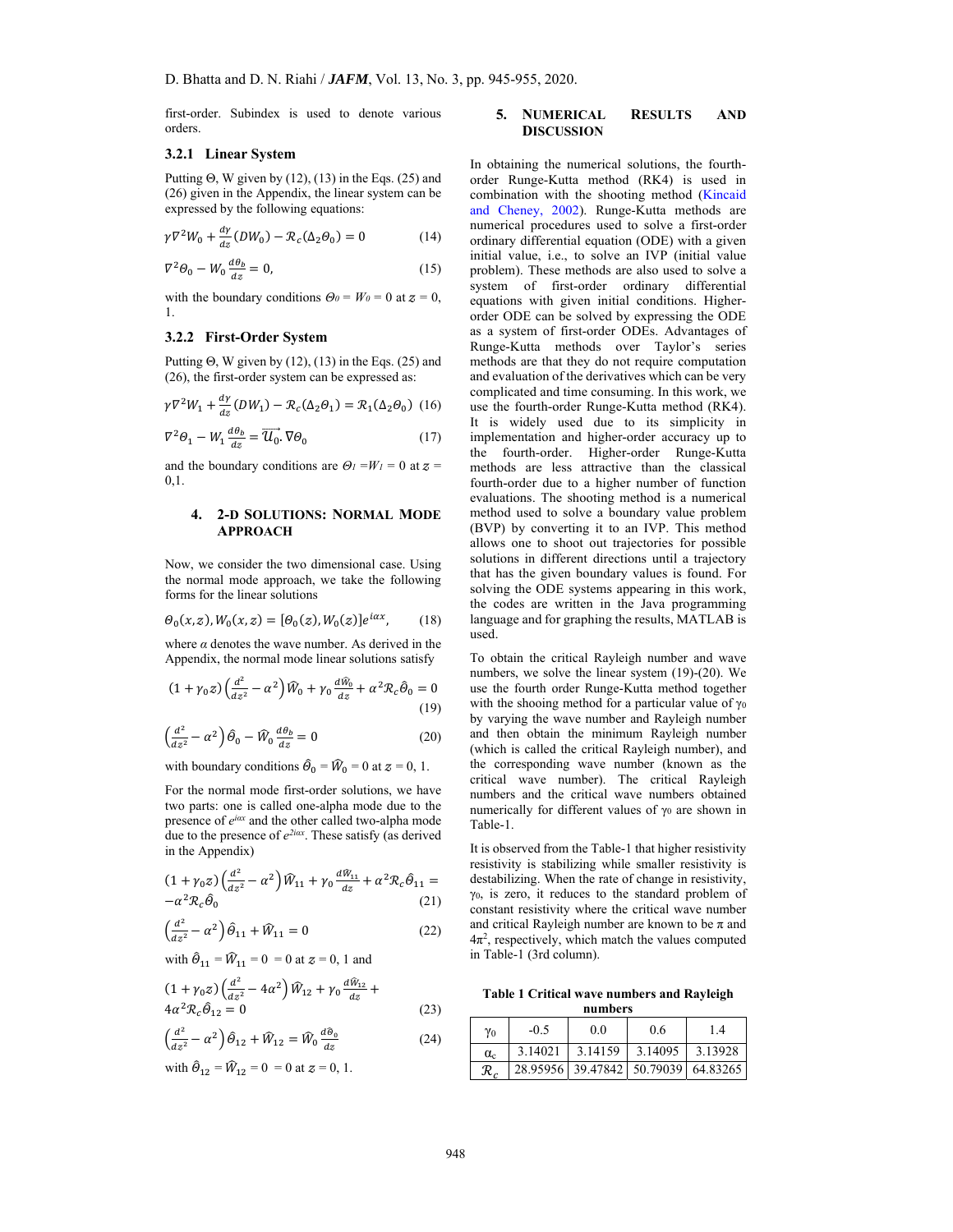The marginal stability curves for different values of γ0 are displayed in Fig.3.



**Fig. 3. Marginal stability curves for various γ0.** 

The marginal stability curves make it clear that stability region is effected by  $\gamma_0$ , the vertical rate of change in resistivity. For smaller resistivity parameter, unstable region increases. Higher resistivity parameter implies higher stability.

Table-2 displays the linar solutions  $\widehat{\Theta_0}(z)$  for  $\gamma_0 =$ 0.0, 0.6 and -0.5. It is observed from our computational work that the linear solution,  $\widehat{\Theta_0}$  (z), has the maximum value of 0.01613 at  $z = 0.5$  for  $\gamma_0=0$ , and it is symmetric about the middle of the layer,  $z = 0.5$ . It has a maximum value of  $0.02040$  at  $z = 0.53$  for  $\gamma_0 = -0.5$ , and a maximum value of 0.01337 at z=0.48 for  $\gamma_0 = 0.6$ .

The linear solutions for the temperature,  $\widehat{\Theta_0}$  (z), for different values of  $\gamma_0$  are presented in Fig.4.



From Fig.4, it is observed that for  $\gamma_0 = 0.0$ , the temperature has a maximum value at the middle of the layer, i.e., at  $z = 0.5$  and temperature is symmetric about the middle of the layer. The maximum value of the temperature shifts downward in the layer for positive values of  $\gamma_0$  and the maximum value of the temperature moves upward for negative values of  $\gamma_0$ .

As fluid is moving upward due to the convection process, the flow amplitude reaches a maximum below the mid-plane if the vertical rate of change of resistivity is positive. This maximum value moves downward with the increasing such magnitude of the

vertical rate of change of resistivity. However, flow amplitude reaches a maximum above the mid-plane if the vertical rate of change of resistivity is negative, and such maximum value moves further upward with the increasing the magnitude of such negative vertical rate of change.

| Table 2 Solutions $\widehat{\Theta_0}(z)$ for various $\gamma_0$ |  |  |
|------------------------------------------------------------------|--|--|
|                                                                  |  |  |

| z    | $\gamma_0 = 0.0$ | $\gamma_0 = 0.6$ | $\gamma_0 = -0.5$ |
|------|------------------|------------------|-------------------|
| 0.68 | 0.01362          | 0.01095          | 0.01796           |
| 0.67 | 0.01388          | 0.01118          | 0.01826           |
| 0.66 | 0.01413          | 0.01140          | 0.01855           |
| 0.65 | 0.01437          | 0.01161          | 0.01881           |
| 0.64 | 0.01459          | 0.01181          | 0.01906           |
| 0.63 | 0.01480          | 0.01199          | 0.01928           |
| 0.62 | 0.01499          | 0.01217          | 0.01949           |
| 0.61 | 0.01517          | 0.01233          | 0.01967           |
| 0.60 | 0.01534          | 0.01249          | 0.01983           |
| 0.59 | 0.01549          | 0.01263          | 0.01998           |
| 0.58 | 0.01562          | 0.01276          | 0.02010           |
| 0.57 | 0.01574          | 0.01288          | 0.02020           |
| 0.56 | 0.01584          | 0.01298          | 0.02028           |
| 0.55 | 0.01593          | 0.01307          | 0.02034           |
| 0.54 | 0.01600          | 0.01315          | 0.02038           |
| 0.53 | 0.01605          | 0.01322          | 0.02040           |
| 0.52 | 0.01609          | 0.01328          | 0.02039           |
| 0.51 | 0.01612          | 0.01332          | 0.02038           |
| 0.50 | 0.01613          | 0.01335          | 0.02034           |
| 0.49 | 0.01612          | 0.01336          | 0.02028           |
| 0.48 | 0.01609          | 0.01337          | 0.02020           |
| 0.47 | 0.01605          | 0.01335          | 0.02010           |
| 0.46 | 0.01600          | 0.01334          | 0.01998           |
| 0.45 | 0.01593          | 0.01330          | 0.01984           |
| 0.44 | 0.01584          | 0.01325          | 0.01969           |
| 0.43 | 0.01574          | 0.01319          | 0.01951           |
| 0.42 | 0.01562          | 0.01311          | 0.01932           |
| 0.41 | 0.01549          | 0.01302          | 0.01911           |
| 0.40 | 0.01534          | 0.01292          | 0.01888           |
| 0.39 | 0.01517          | 0.01280          | 0.01864           |
| 0.38 | 0.01499          | 0.01267          | 0.01837           |
| 0.37 | 0.01480          | 0.01253          | 0.01810           |
| 0.36 | 0.01459          | 0.01237          | 0.01780           |
| 0.35 | 0.01437          | 0.01220          | 0.01749           |
| 0.34 | 0.01413          | 0.01202          | 0.01717           |
| 0.33 | 0.01388          | 0.01182          | 0.01683           |
| 0.32 | 0.01362          | 0.01162          | 0.01647           |

Figure 5 displays the two dimensional results for the linear solution  $\Theta_0(x,z)$  for  $\gamma 0 = 0.0$  for one period in x-direction. For  $\gamma_0 = 0.0$ , The maximum value occurs at the center of the domain, i.e., at (0.0, 0.5). The minimums occur in the middle with respect to z, i.e., at  $z = 0.5$ , and at both ends of the period with respect x, i.e., at  $x = -1.0$  and  $x = 1.0$ . Result is symmetric with respect to  $x = 0$  and  $z = 0$ . Similar results are obeserved for the velocity component,  $W_0(x,z)$ .

Computed result for the linear solution of the temperature,  $\Theta_0(x,z)$ , for  $\gamma_0 = 1.4$  and  $\gamma_0 = -1.0$  is shown in Fig.6. The maximum values occur at  $x = 0$ and the minimum values occur at both end of the period with respect to x. But these values shift towards the bottom of the layer for positive  $\gamma_0$  and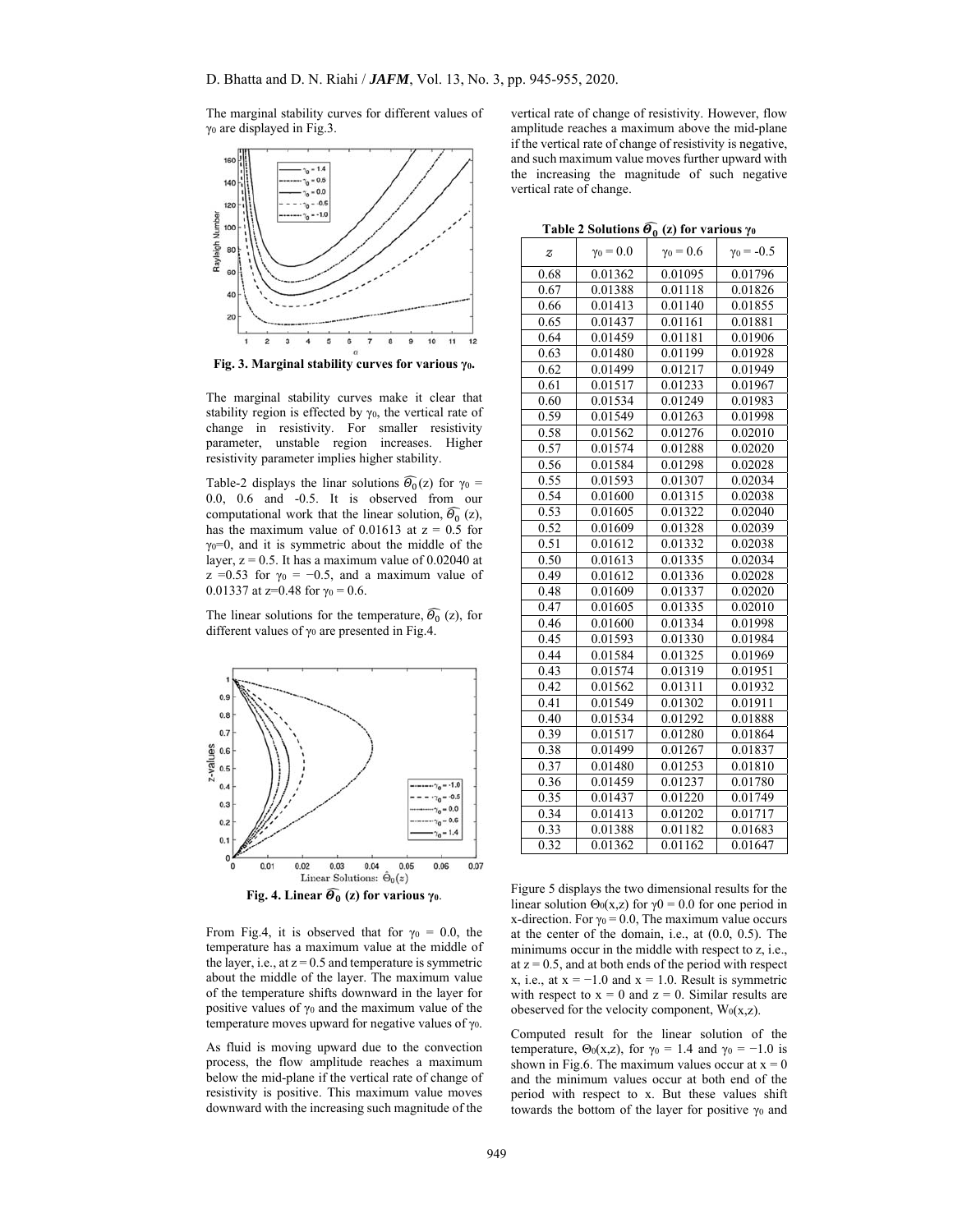towards the top of the layer for negative  $γ<sub>0</sub>$ . Similar results are obeserved for the velocity component,  $W_0(x,z)$ .



The first-order solutions (one-alpha and two-alpha modes) for the first-order temperatures,  $\widehat{\Theta}_{11}$  (z) and  $\widehat{\Theta}_{12}$  (z), are displayed in Fig.7. In all computations, we use  $R_1 = 1.0$ . For one-alpha mode, the maximum values of the dependent variables shift down-ward in the layer for positive values of  $\gamma_0$  and the maximum values move upward for negative values of  $\gamma_0$ . But, for two-alpha mode, the maximum values of the dependent variables shift upward for any values of γ0. Both solutions have smaller values for positive γ0

than those values for  $\gamma_0 = 0$  and have higher values for negative  $\gamma_0$  the than the values for  $\gamma_0 = 0$ . Two alpha mode results dominate one alpha mode results for both dependent variables. Similar results hold for the vertical components of the velocity,  $\widehat{W}_{11}$  (z) and  $\hat{W}_{12}$  (z).



Figure 8 displays the two dimensional result for the first-order for the temperature,  $\Theta_{11}(x, z)$ , for  $\gamma_0 = 0.0$ for one period in x-direction. The maximum value for is obtained at (0.0, 0.5). The minimums occur at  $z = 0.5$ , and at both ends for x, i.e., at  $x = -1.0$  and x = 1.0. For the one-alpha solution for the velocity component,  $W_{11}(x,z)$ , similar behavior is observed.



**Fig. 8. First-order solution**  $\Theta_{11}(x,z)$  **for**  $\gamma_0 = 0.0$ **.**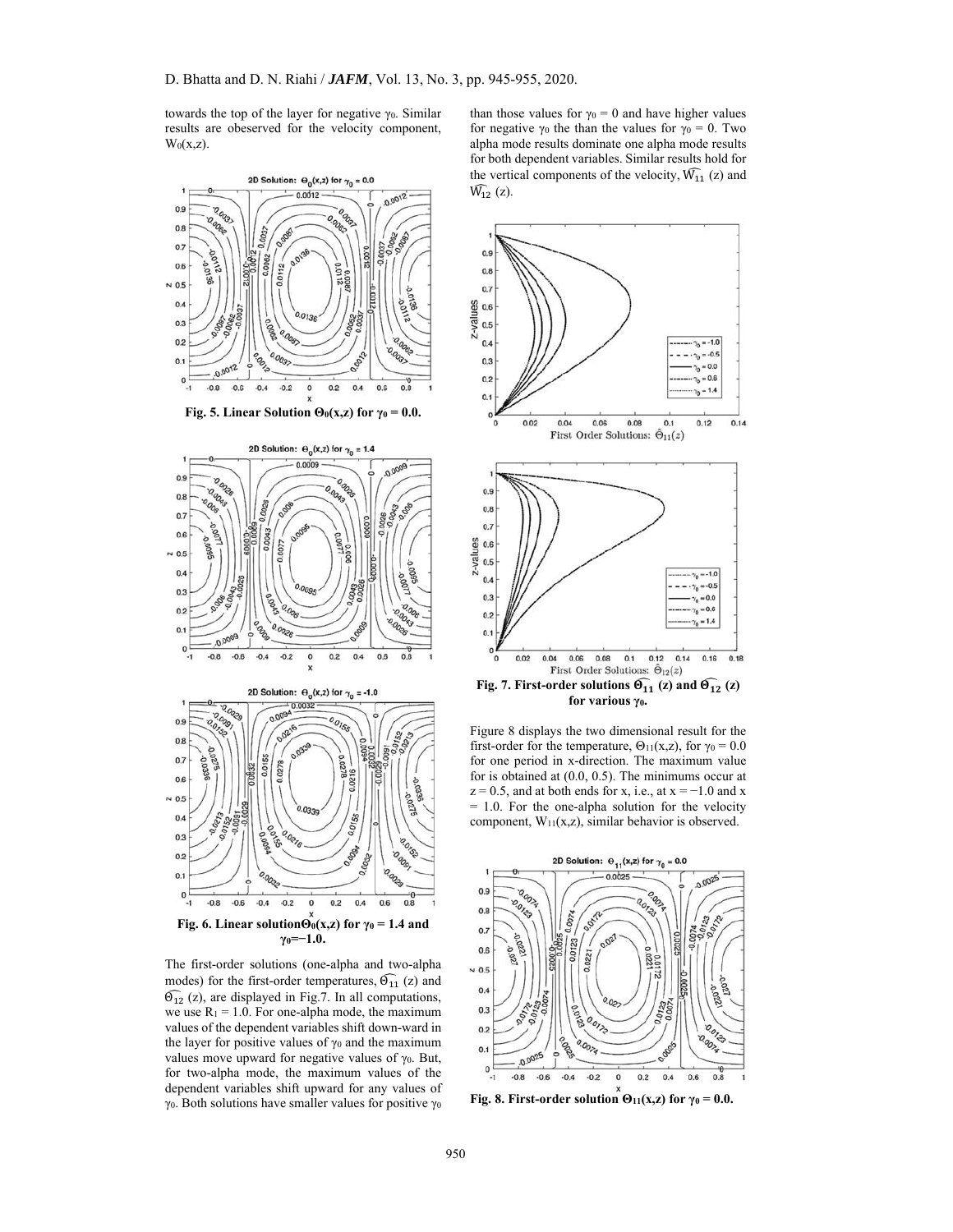Computed results for the first-order one-alpha solutions for the temperature,  $\Theta_{11}(x,z)$ , for  $\gamma_0 = 1.4$ and  $\gamma_0 = -1.0$  are shown in Fig.9. The maximum values occur at  $x = 0$  and the minimum values occur at both end of the period of x. But these values shift upward in the layer for negative γ0 and downwards for positive  $\gamma_0$ . Similar results hold for the velocity component,  $W_{11}(x,z)$ .



**Fig. 9. First-order solutions**  $\Theta_{11}(x,z)$  **for**  $\gamma_0 = 1.4$ **and**  $\gamma_0 = -1.0$ .

Figure10 shows the solution for the first-order twoalpha mode for the temperature,  $\Theta_{12}(x, z)$ , for  $\gamma_0 =$ 0.0. The maximum and minimum values shift upward. Result is symmetric about  $x = 0$ . Similar result is observed for the velocity component,  $W_{12}(x, z)$ .



Table-3 displays the combined first-order temperature  $\widehat{\Theta}_1(z) = \widehat{\Theta}_{11}(z) + \widehat{\Theta}_{12}(z)$  for various  $γ<sub>0</sub> = 0.0, 0.6$  and  $-0.5$ .

| <b>LADIC 3 SORTION O</b> $\left\{ \left( \mathbf{z} \right)$ for various $\gamma_0$ |                  |                  |             |  |  |
|-------------------------------------------------------------------------------------|------------------|------------------|-------------|--|--|
| Z                                                                                   | $\gamma_0 = 0.0$ | $\gamma_0 = 0.6$ | $γ0 = -0.5$ |  |  |
| 0.66                                                                                | 0.05908          | 0.04667          | 0.07994     |  |  |
| 0.65                                                                                | 0.05925          | 0.04688          | 0.07997     |  |  |
| 0.64                                                                                | 0.05938          | 0.04705          | 0.07993     |  |  |
| 0.63                                                                                | 0.05946          | 0.04720          | 0.07982     |  |  |
| 0.62                                                                                | 0.05950          | 0.04731          | 0.07965     |  |  |
| 0.61                                                                                | 0.05949          | 0.04738          | 0.07942     |  |  |
| 0.60                                                                                | 0.05945          | 0.04743          | 0.07913     |  |  |
| 0.59                                                                                | 0.05936          | 0.04744          | 0.07878     |  |  |
| 0.58                                                                                | 0.05923          | 0.04743          | 0.07838     |  |  |
| 0.57                                                                                | 0.05906          | 0.04738          | 0.07792     |  |  |
| 0.56                                                                                | 0.05884          | 0.04730          | 0.07741     |  |  |
| 0.55                                                                                | 0.05860          | 0.04719          | 0.07684     |  |  |
| 0.54                                                                                | 0.05831          | 0.04706          | 0.07623     |  |  |
| 0.53                                                                                | 0.05798          | 0.04689          | 0.07557     |  |  |
| 0.52                                                                                | 0.05761          | 0.04669          | 0.07486     |  |  |
| 0.51                                                                                | 0.05721          | 0.04646          | 0.07411     |  |  |
| 0.50                                                                                | 0.05677          | 0.04620          | 0.07331     |  |  |

**Table 3 Solution** દ  **(z) for various γ<sup>0</sup>**

It is observed from our computational results presented in Table 3 that the first-order solution ( $\widehat{\Theta_1}$  $(z) = \widehat{\Theta}_{11}(z) + \widehat{\Theta}_{12}(z)$  has the maximum value of 0.05950 at  $z = 0.62$  for  $\gamma_0 = 0$ . It has a maximum value of 0.07997 at  $z = 0.65$  for  $\gamma_0 = -0.5$ , and a maximum value of 0.04744 at  $z = 0.59$   $\gamma_0 = 0.6$ .

The first-order solutions for the temperature,  $\widehat{\Theta}_1$  (z), for different values of  $\gamma_0$  are presented in Fig.11. The maximum values shift upward (higher z) in the layer for any values of  $\gamma_0$ . Solutions have smaller values for positive  $\gamma_0$  than those values for  $\gamma_0 = 0$  and have higher values for negative  $\gamma_0$  than those for  $\gamma_0 = 0$ . For the vertical component of the velocity,  $\widehat{W}_1(z)$ , similar results are observed.



**Fig. 11. First-order solution** દ  **(z) for various γ0.** 

Fig.12 displays the two dimensional results for the first-order (combined one-alpha and two-alpha) solution for the temperature,  $\Theta_1(x,z)$ , for  $\gamma_0 = 0.0$ .

The maximum value occurs at  $x = 0$ . The minimum values for  $\Theta_1(x,z)$  not at the end, but inside the period of x.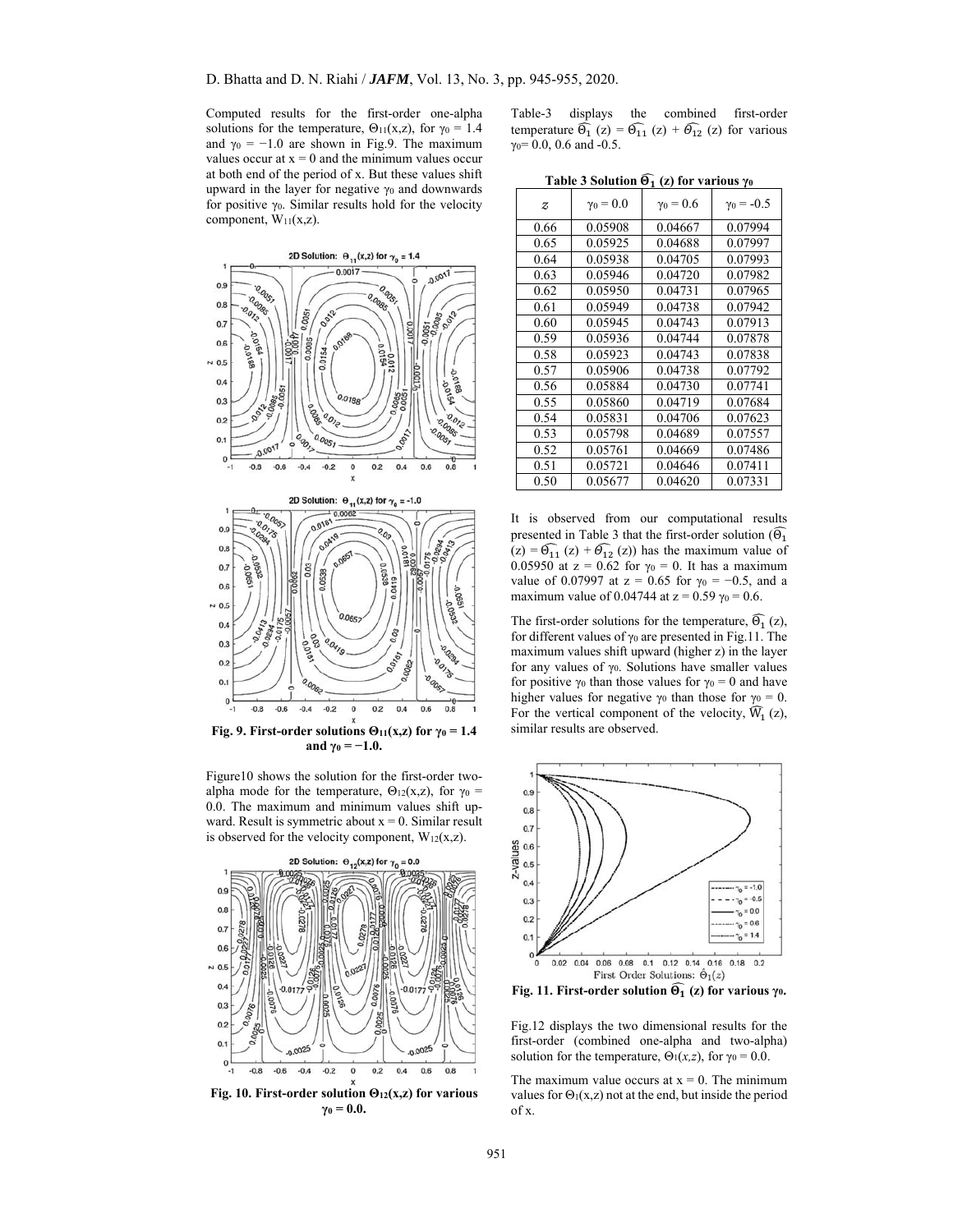

**Fig. 12. First-order solution**  $\Theta_1(x,z)$  **for**  $\gamma_0 = 0.0$ **.** 

Results for the first-order solutions for temperature,  $Θ_1(x,z)$ , for  $\gamma$ 0 = 1.4 and  $\gamma$ <sub>0</sub> = -1.0 are presented in Fig.13. The maximum and minimum values shift upward in the layer for negative  $γ_0$ . Results are symmetric with respect to  $x = 0$ .



**Fig. 13. First-order solutions**  $\Theta_1(x,z)$  **for**  $\gamma_0 = 1.4$ **and**  $\gamma_0 = -1.0$ .

Table-4 displays the nonlinear temperature  $\widehat{\Theta_0}$ +ε  $\widehat{\Theta_1}$ for various  $\gamma_0 = 0.0$ , 0.652 and -0.5.

| Table 4 Solution $\widehat{\Theta_0}$ + $\varepsilon \widehat{\Theta_1}$ for various $\gamma 0$ |                  |                  |                   |  |
|-------------------------------------------------------------------------------------------------|------------------|------------------|-------------------|--|
| $\overline{z}$                                                                                  | $\gamma_0 = 0.0$ | $\gamma_0 = 0.6$ | $\gamma_0 = -0.5$ |  |
| 0.66                                                                                            | 0.02004          | 0.01607          | 0.02654           |  |
| 0.65                                                                                            | 0.02029          | 0.01630          | 0.02681           |  |
| 0.64                                                                                            | 0.02053          | 0.01651          | 0.02705           |  |
| 0.63                                                                                            | 0.02075          | 0.01671          | 0.02727           |  |
| 0.62                                                                                            | 0.02094          | 0.01690          | 0.02745           |  |
| 0.61                                                                                            | 0.02004          | 0.01707          | 0.02761           |  |
| 0.60                                                                                            | 0.02128          | 0.01723          | 0.02775           |  |
| 0.59                                                                                            | 0.02142          | 0.01737          | 0.02786           |  |
| 0.58                                                                                            | 0.02154          | 0.01750          | 0.02794           |  |
| 0.57                                                                                            | 0.02164          | 0.01761          | 0.02799           |  |
| 0.56                                                                                            | 0.02172          | 0.01771          | 0.02802           |  |
| 0.55                                                                                            | 0.02179          | 0.01779          | 0.02803           |  |
| 0.54                                                                                            | 0.02183          | 0.01786          | 0.02800           |  |
| 0.53                                                                                            | 0.02185          | 0.01791          | 0.02796           |  |
| 0.52                                                                                            | 0.02186          | 0.01794          | 0.02789           |  |
| 0.51                                                                                            | 0.02184          | 0.01796          | 0.02779           |  |
| 0.50                                                                                            | 0.02180          | 0.01797          | 0.02767           |  |
| 0.49                                                                                            | 0.02175          | 0.01795          | 0.02752           |  |
| 0.48                                                                                            | 0.02167          | 0.01793          | 0.02736           |  |
|                                                                                                 |                  |                  |                   |  |

**+ε** દ

**Table 4 Solution** દ

It is observed from our computational results presented in Table-4 that the nonlinear solution,  $\widehat{\Theta_0}(z)$ +ε  $\widehat{\Theta_1}(z)$ , has the maximum value of 0.02186 at  $z = 0.52$  for  $\gamma_0 = 0$ . We use  $\varepsilon = 0.1$  It has a maximum value of 0.02803 at  $z = 0.55$  for  $\gamma_0 = -0.5$ , and a maximum value of for 0.01797 at  $z = 0.50$   $\gamma_0 =$ 0.6.

Results for the nonlinear temperature,  $\widehat{\Theta_0}(z) + \varepsilon \widehat{\Theta_1}$ (z), for different values of  $\gamma_0$  are presented in Fig.14. Negative  $γ_0$  has destabilizing effect and positive  $γ_0$ has stabilizing effect on the flow.



Figure 15 displays the two dimensional results for  $\Theta_0(x,z) + \varepsilon \Theta_1(x,z)$  for  $\gamma_0 = 0.0$ . The maximum value occurs at  $x = 0$ . The minimum values for  $\Theta_1(x,z)$ appear inside the period of x, not at the end.

Results for  $\Theta_0(x,z) + \epsilon \Theta_1(x,z)$  with  $\gamma_0 = 1.4$  and  $\gamma_0 =$ −1.0 are presented in Fig.16. The maximum and minimum values shift upward in the layer for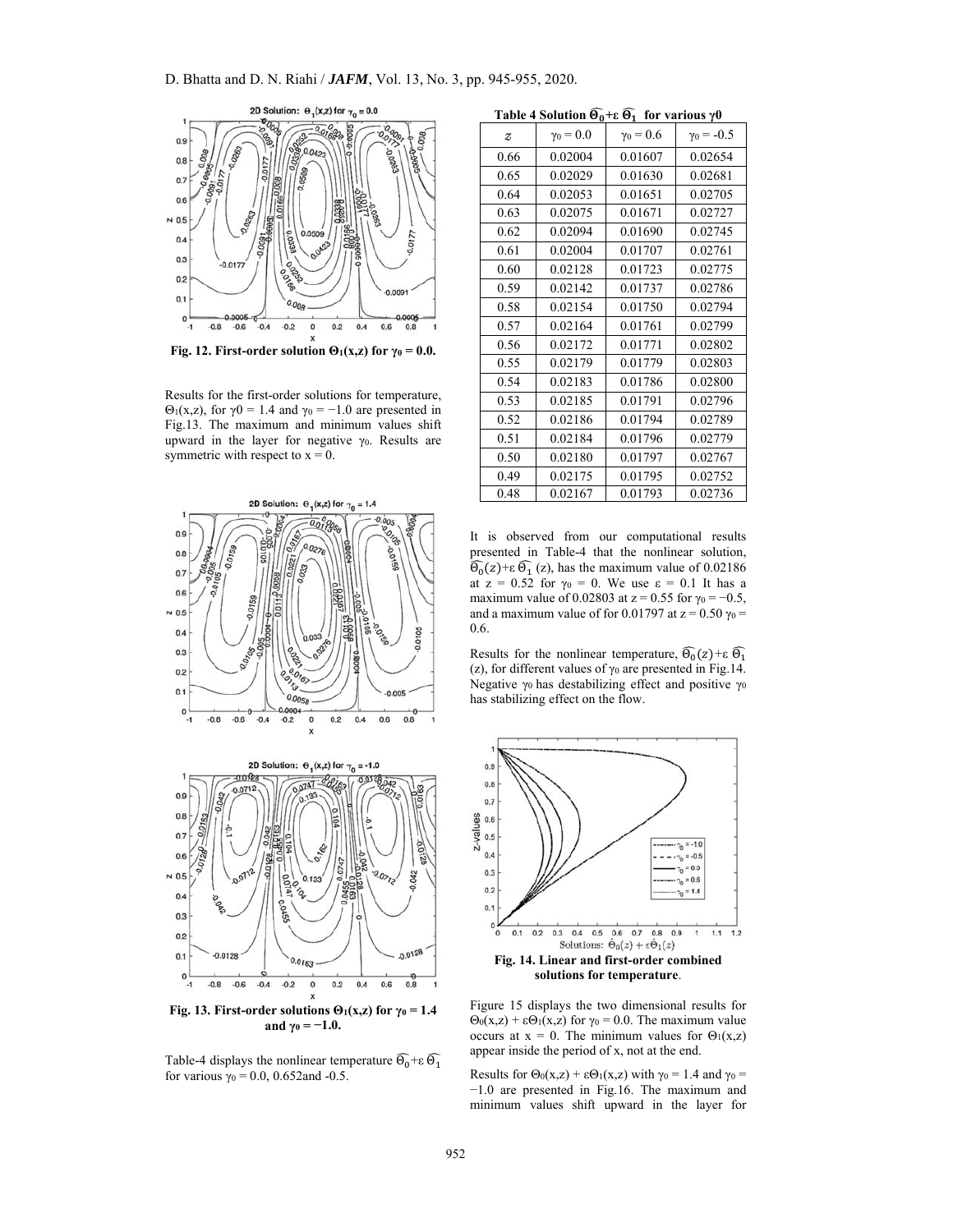negative γ0. All the results are symmetric with respect to  $x = 0$ . Similar results are observed for velocity component,  $W_0(x,z) + \varepsilon W_1(x,z)$  Here are the highlights of the findings from this work:

- The critical Rayleigh numbers and marginal stability curves indicate that stability region is effected by the resistivity.
- When the vertical rate of change in resistivity,  $\gamma_0$ , is zero, it reduces to the standard problem of constant resistivity where the critical wave number and critical Rayleigh number are known to be  $\pi$  and  $4\pi^2$ , respectively, which match the values computed in Table 1 (3rd column).
- It is observed that for  $\gamma_0 = 0.0$ , the linear solution Θ0 has a maximum value at the middle of the layer, and is symmetric about the middle of the layer. The maximum value of  $\Theta_0$  shifts downward in the layer for positive values of  $\gamma_0$  and its maximum value moves upward for negative values of  $\gamma_0$ .
- It is observed that the maximun values for the firstorder solution,  $(\widehat{\Theta}_1 = \widehat{\Theta}_{11} + \widehat{\Theta}_{12})$ , shift to the upper half plane for any value of  $\gamma_0$ . At  $x = 0$ , it is observed that the first-order solution has the maximum value of 0.05950 at  $z = 0.62$  for  $\gamma_0 = 0$ . It has a maximum value of 0.07997 at  $z = 0.65$  for  $\gamma_0$  = -0.5, and a maximum value of for 0.04744 at  $z = 0.59 \gamma_0 = 0.6$ .
- The contribution of the linear and first-order solutions to temperature at the middle of the layer  $(z = 0.5)$  for  $x = 0$ , are 0.02186, 0.01797, and 0.02803 for the respective values 0.0, 0.6, and -0.5 of the resistivity parameter. Computational results for the nonlinear solutions demonstrate that buoyancy force and the resulting convective flow quantities are more effective above the mid-plane  $z = 0.5$  if resistivity is weaker. The convective temperature decreases with increasing resistivity, while it increases with decreasing resistivity.
- For a positive vertical rate of change in resistivity, the flow and temperature are stabilizing and their magnitudes are lower in region near the upper boundary, while for a negative vertical rate of change in resistivity, the flow and temperature are destabilizing and their magnitudes are higher in region near the upper boundary.



**Fig. 15. Linear and first-order combined solution for**  $γ_0 = 0.0$ .



### **6. SUMMARY AND CONCLUSIONS**

Here we study the effect of the vertical rate of change in resistivity on a hydro-thermal convective flow in a porous medium. Based on the critical Rayleigh number and the critical wave number computed from the linear system, we derived the first-order system using weakly non-linear procedure. We used the fourth-order Runge-Kutta method in combination with the shooting method to solve linear and firstorder systems numerically. Results indicate a stabilizing effect on the temperature and flow for a positive vertical rate of change in resistivity, whereas a destabilizing effect is noticed for a negative rate of change. It is observed that the convective flow driven by the buoyancy force is more effective if resistivity is weaker, while the opposite result holds for a stronger resistivity effect. Both convective temperature and velocity decrease with increasing resistivity, while they increase with decreasing resistivity.

In addition, flow is asymmetric with respect to the middle of the layer for a non-zero rate of change in resistivity. The maximum values for the temperature and velocity shift downward for a positive vertical rate of change in resistivity and upward for a negative rate of change. Advantage of this study is that it is a first step for future extension to more general variable hydraulic resistivity. The present work also provides understanding the nature of the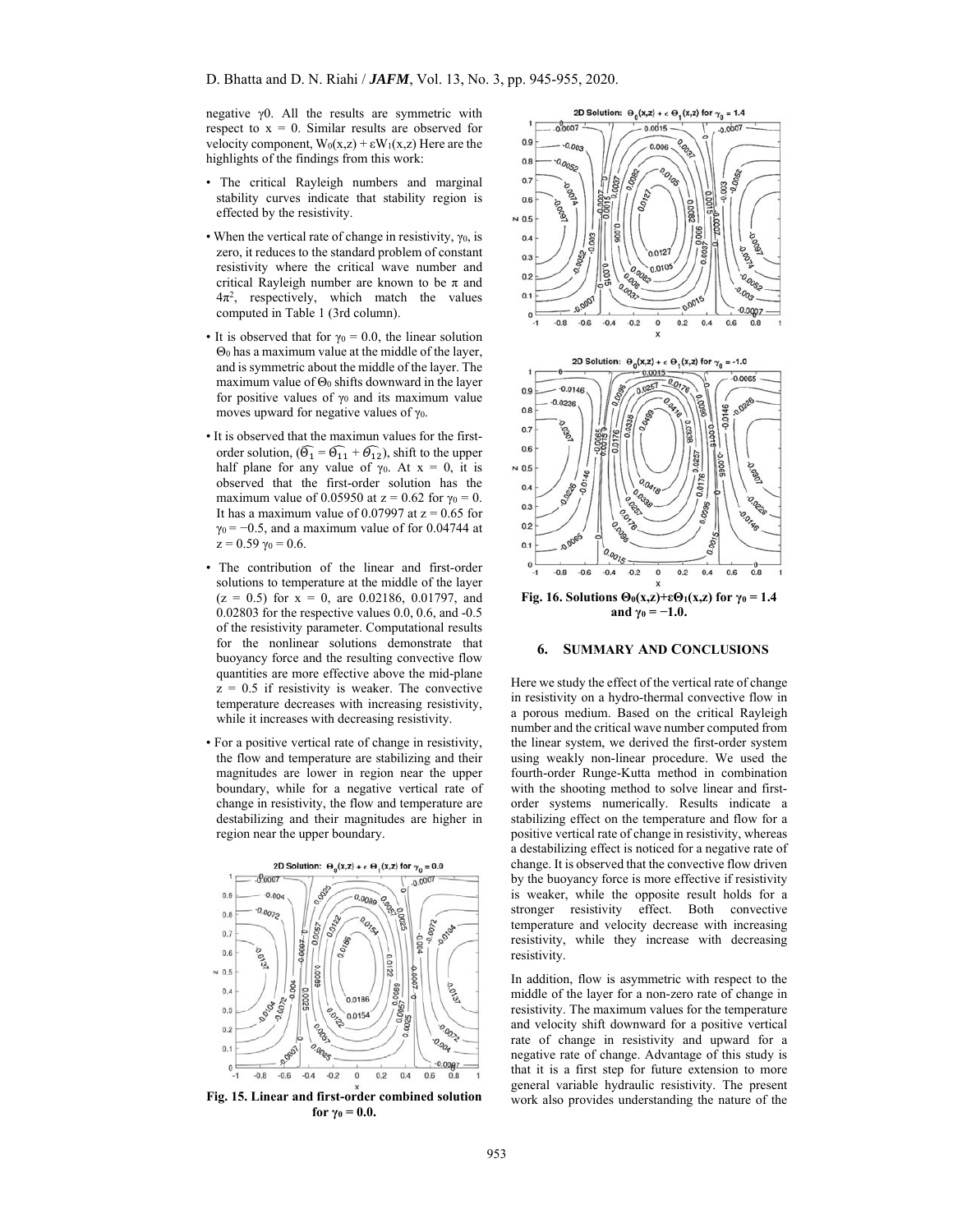nonlinear flow as is affected by presence of variable resistivity whose rate of change is arbitrary. Earlier studies only used small variation. The current study doesn't have that restriction. Disadvantage of the present study is its limitation for linear variation of resistivity, two-dimensionality of the problem, and the more involved nonlinear second order solutions that are not provided. Future studies may include extending the current work to incorporate nonlinear second-order system and three dimensional extension, and stability of such primary flow solutions.

### **ACKNOWLEDGMENT**

The authors would like to offer a special thanks to the reviewers for their constructive comments which were very helpful to improve the quality of the paper.

## **APPENDIX**

## **Elimination of the Pressure**

We eliminate the pressure from the Eq. (10) using the poloidal ( $\mathcal P$ ) and toroidal ( $\mathcal T$ ) representations of  $\mathcal U$ (since  $\nabla \cdot \vec{u} = 0$ , Chandrasekhar 1981) which is given by

$$
\vec{\mathcal{U}} = (U, V, W) = -\vec{\mathcal{P}}\varphi + \vec{\mathcal{T}}\psi, \text{where}
$$
\n
$$
\vec{\mathcal{P}} = \nabla \times \nabla \times \hat{k}, \vec{\mathcal{T}} = \nabla \times \hat{k}
$$

Thus, we have  $W = -\Delta_2 \varphi$  where  $\Delta_2 = \frac{\partial^2}{\partial x^2} + \frac{\partial^2}{\partial y^2}$ . After elimination of pressure by taking the vertical component of the double curl of the Eq. (10), the perturbed system becomes:

$$
\gamma \nabla^2 W + \frac{d\gamma}{dz} (DW) - \mathcal{R}_c(\Delta_2 \theta) =
$$
  
\n
$$
\varepsilon \mathcal{R}_1(\Delta_2 \theta) \qquad (25)
$$
  
\n
$$
\nabla^2 \theta - W \frac{d\theta_b}{dz} = \varepsilon \overrightarrow{U} \cdot \nabla \theta \qquad (26)
$$

Where  $\nabla^2 = \frac{\partial^2}{\partial x^2} + \frac{\partial^2}{\partial y^2} + \frac{\partial^2}{\partial z^2}$ ,  $D = \frac{\partial}{\partial z}$ . The boundary conditions are  $\Theta = W = 0$  at  $z = 0, 1$ .

#### **2-D Normal Mode Solutions**

Now, we consider the two dimensional case. Using the normal mode approach, we express the linear solutions as

$$
[\theta_0(x,z),W_0(x,z)]=\hat{\theta}_0(z),\hat{W}_0(z)e^{i\alpha x}
$$

where  $\alpha$  denotes the wave number. Thus, we have

$$
\nabla^2 W_0(x, z) = e^{i\alpha x} \left(\frac{d}{dz} - \alpha^2\right) \hat{W}_0(z)
$$

$$
\nabla^2 \theta_0(x, z) = e^{i\alpha x} \left(\frac{d}{dz} - \alpha^2\right) \hat{\theta}_0(z)
$$

Using the above equations in the linear system (14)- (15), we obtain

$$
(1 + \gamma_0 z) \left(\frac{d^2}{dz^2} - \alpha^2\right) \widehat{W}_0 + \gamma_0 \frac{d\widehat{W}_0}{dz} + \alpha^2 \mathcal{R}_c \widehat{\theta}_0 = 0
$$
  

$$
\left(\frac{d^2}{dz^2} - \alpha^2\right) \widehat{\theta}_0 + \widehat{W}_0 \frac{d\theta_b}{dz} = 0
$$
 (27)

with boundary conditions  $\widehat{\Theta_0} = 0 = 0$  at  $z = 0, 1$ .

For the first-order solutions, we have two parts: one is called one-alpha mode due to the presence of eiax and the other called two-alpha mode due to the presence of  $e^{2i\alpha x}$ . Thus for the temperature, the firstorder solution  $\Theta_1(x,z) = \Theta_{11}(x, z) + \Theta_{12}(x,z)$ , we write

$$
[\Theta_{11}, \Theta_{12}] = [\widehat{\Theta}_{11}(z)e^{i\alpha x}, \widehat{\Theta}_{12}(z)e^{2i\alpha x}]
$$
  
which yield

$$
\nabla^2 \theta_{11}(x, z) = e^{i\alpha x} \left(\frac{d^2}{dz^2} - \alpha^2\right) \hat{\theta}_{11}(z)
$$

$$
\nabla^2 \theta_{12}(x, z) = e^{i\alpha x} \left(\frac{d^2}{dz^2} - 4\alpha^2\right) \hat{\theta}_{12}(z)
$$

Also for the velocity component, the first-order  $W_1(x, z) = W_{11}(x, z) + W_{12}(x, z)$  where  $W_{11} =$  $\widehat{W}_{11}(z)e^{i\alpha x}$  and  $W_{12} = \widehat{W}_{12}(z)e^{i\alpha x}$ , similar results hold.

Now using the above results in the first-order system (16)-(17), we have one-alpha and two-alpha mode systems, respectively, as

$$
(1+\gamma_0 z)\left(\frac{d^2}{dz^2}-\alpha^2\right)\widehat{W}_{11}+\gamma_0\frac{d\widehat{W}_{11}}{dz}+\alpha^2\mathcal{R}_c\widehat{\theta}_{11}=-\alpha^2\mathcal{R}_1\widehat{\theta}_b
$$

$$
\left(\frac{d^2}{dz^2} - \alpha^2\right)\hat{\theta}_{11} + \hat{W}_{11} = 0\tag{28}
$$

with  $\hat{\theta}_{11} = \hat{W}_{11} = 0$  at  $z = 0$ , 1 and

$$
(1 + \gamma_0 z) \left(\frac{d^2}{dz^2} - 4\alpha^2\right) \widehat{W}_{12} + \gamma_0 \frac{d \widehat{W}_{12}}{dz} + 4\alpha^2 \mathcal{R}_c \widehat{\theta}_{12} = 0
$$
  

$$
\left(\frac{d^2}{dz^2} - \alpha^2\right) \widehat{\theta}_{12} + \widehat{W}_{12} = \widehat{W}_0 \frac{d \widehat{\theta}_{12}}{dz}
$$
 (29)

with  $\hat{\Theta}_{12} = \hat{W}_{12} = 0$  at  $z = 0$ , 1 and

## **REFERENCES**

- Aldoss, T. K. (2009). Natural convection from a horizontal annulus filled with porous medium of variable permeability. *Journal of Porous Media* 12, 715-724.
- Bhatta, D. and D. N. Riahi (2017). Convective flow in an aquifer layer. Fluids 52, 1-19.
- Bhatta, D., D. N. Riahi and M. S. Muddamallappa (2010). On nonlinear evolution of convective flow in an active mushy layer. *Journal of Engineering Mathematics* 82, 385-399.
- Bhatta, D., M. S. Muddamallappa and D. N. Riahi (2012). Magnetic and permeability effects on a weakly nonlinear magneto-convective flow in an active mushy layer. *International Journal Fluid Mechanics Research* 39, 494-520.
- Chandrasekhar, S. (1981). *Hydrodynamic and Hydromagnetic Stability*, Oxford University Press, Oxford.
- Dejam, M. (2018). Dispersion in non-Newtonian fluid flows in a conduit with porous walls. *Chemical Engineering Science* 189, 296-310.